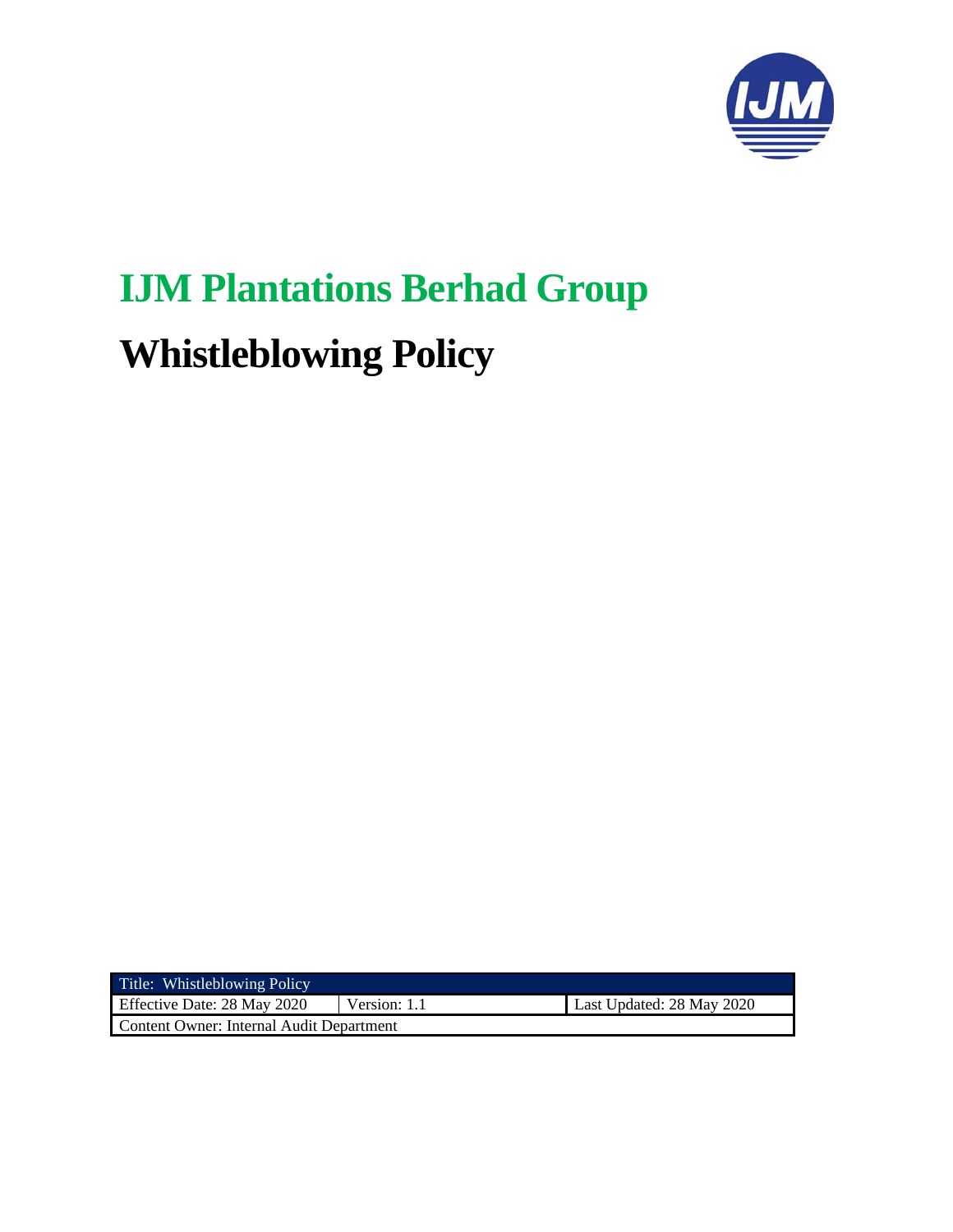

## **1. Introduction**

IJM Plantations Berhad ("**IJMPLT**") and its subsidiaries (collectively referred to as the "**Company**") is committed to conducting its business professionally, ethically and with the highest standard of integrity. In line with good corporate governance practices and with the introduction of the Whistleblower Protection Act 2010, IJMPLT has established a whistleblowing channel and the Board and Management of IJMPLT encourages its employees and associates to report any suspected and/or real misconduct, wrongdoings, corruption and instances of fraud, waste and/or abuse involving the resources of the Company.

## **2. Objectives**

The objectives of this policy are to:

- provide and facilitate a consistent and systematic process for managing any actual or potential improper conduct;
- assist in ensuring that the misconduct, wrongdoings, corruption and instances of fraud, waste and/or abuse are identified and dealt with appropriately;
- encourage all employees and associates to raise genuine concerns and complaints on suspicious circumstances as early as possible in the knowledge that their concerns will be taken seriously and investigated as appropriate and that their confidentiality will be respected;
- provide all employees and associates with guidance as to how to raise those concerns; and
- reassure all employees and associates that they should be able to raise genuine concerns without fear of reprisals, even if they turn out to be mistaken.

#### **3. Who Is a Whistleblower**

Generally, a Whistleblower is an insider of an organisation (e.g. employee, consultant, contractor or vendor) who makes a complaint of improper conduct(s) that has occurred within that same organisation.

In line with the Whistleblower Protection Act 2010, the whistleblowing channel serves as a confidential trusted reporting channel and encourages all employees and associates to make disclosures of such alleged improper conduct (whistleblowing) to the relevant authorities in good faith.

Only genuine concerns of any suspected and/or real misconduct should be reported via the whistleblowing channel. The complaint should be made in good faith with a reasonable belief that the information relating to the same is substantially true, and not for personal gain. A complaint can be made even if the whistleblower is not able to identify a particular person to which the improper conduct relates to.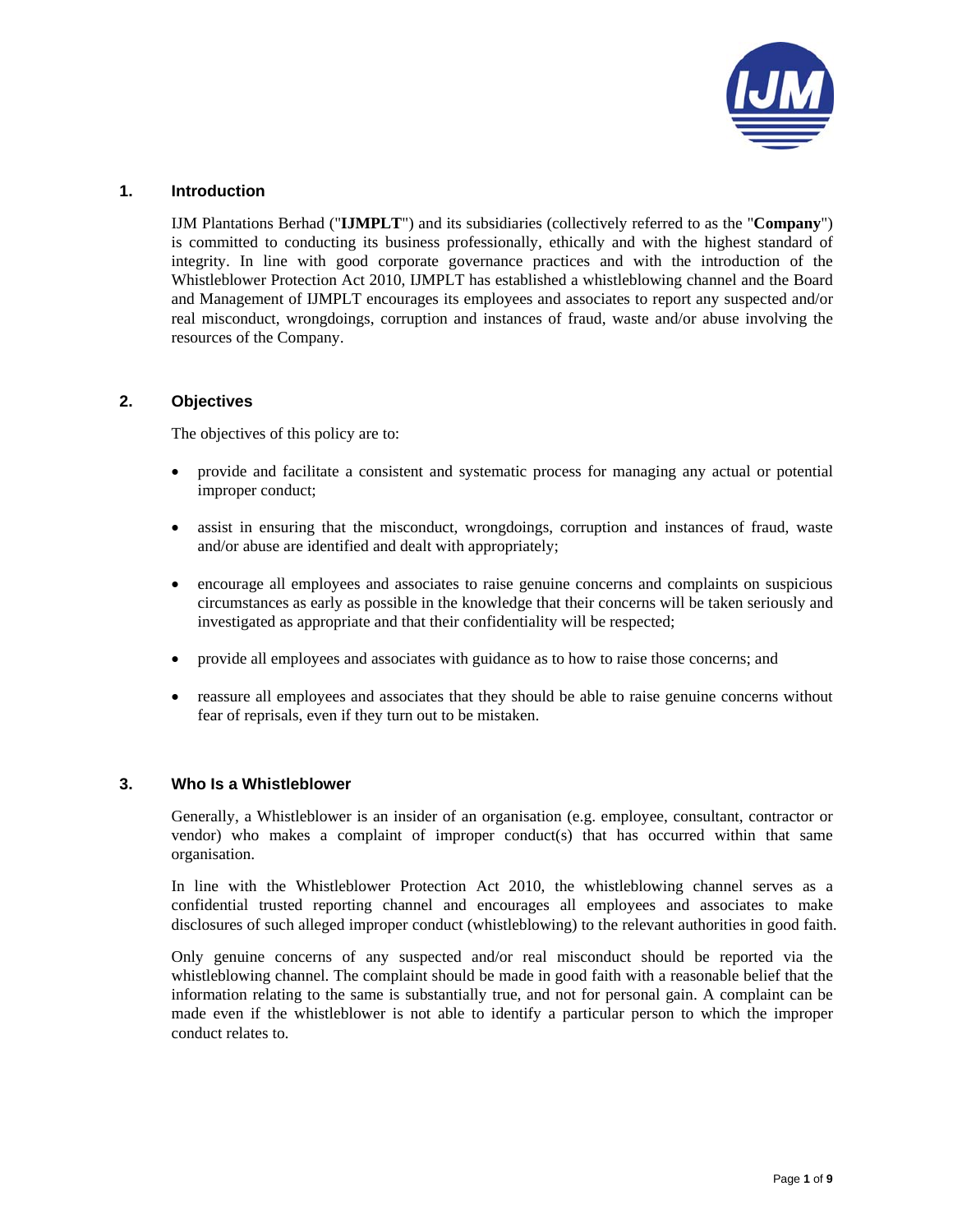

# **4. Protection**

## *4.1 Anonymity*

It is the Company's policy to offer the Whistleblower anonymity when reporting any suspected and/or real instances of misconduct, wrongdoing, corruption, fraud, waste and/or abuse. As such, the identity and particulars of the Whistleblower shall be kept confidential.

Where the Whistleblower has chosen to reveal his/her identity, written consent shall be obtained before such information is disclosed.

# *4.2 Assurance against reprisal and/or retaliation*

Where the Whistleblower has chosen to reveal his/her identity, it is the Company's policy to provide assurance that the Whistleblower would be protected against reprisals and/or retaliation from his/her superior or head of department.

Additionally, it is the Company's policy that no disciplinary action will be taken against the Whistleblower as long as the report was made in good faith, i.e. without malicious intent.

#### *4.3 Confidentiality*

The Company shall treat all disclosures and reports as confidential information and will only reveal such information on a "need to know" basis or if required by law, court or relevant authorities.

Confidential information includes the following:

- (i) information about the identity, occupation, residential address, work address or whereabouts of the Whistleblower; and the person against whom the Whistleblower has made a complaint;
- (ii) information disclosed by the Whistleblower; and
- (iii) information that, if disclosed, may cause detriment to any person.

# *4.4 Immunity*

In line with the Whistleblowing Act 2010, a Whistleblower shall not be subject to any civil or criminal liability.

Additionally, it is the Company's policy that all costs in relation to any legal liabilities or proceedings (whether criminal or civil) that may be brought against the Whistleblower shall be borne by the Company. The lawyer defending the legal action shall be appointed by the Company.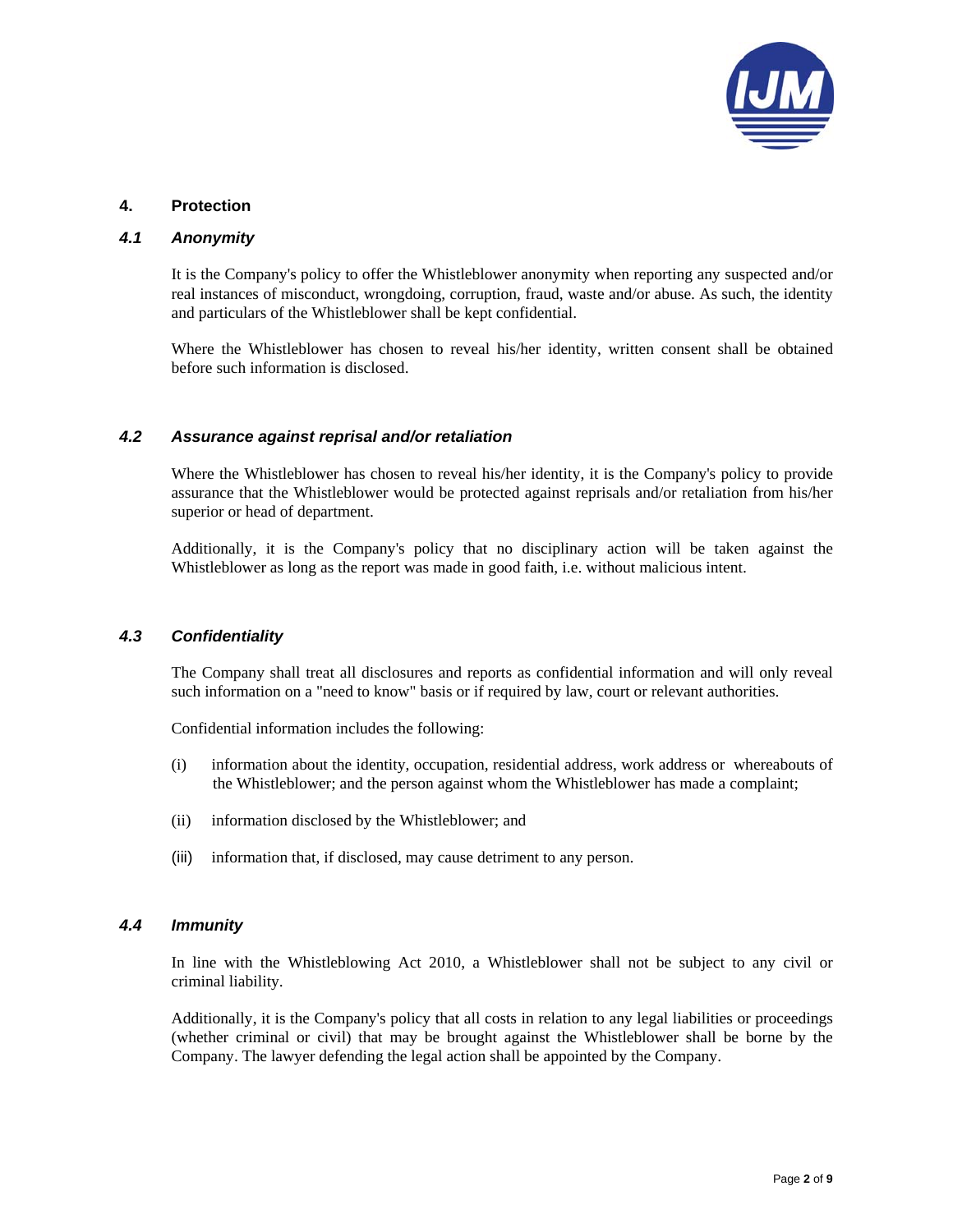

## *4.5 Other forms of protection*

The Whistleblower shall also be protected against the following:

- (a) action causing injury, loss or damage;
- (b) intimidation or harassment;
- (c) interference with the lawful employment or livelihood of the Whistleblower, including discrimination, discharge, demotion, suspension, disadvantage, termination or adverse treatment in relation to the Whistleblower's employment, career, profession, trade or business or the taking of disciplinary action; and
- (d) a threat to take any of the actions referred to in paragraphs (a) to (c) above.

Where necessary, any person related or associated with the Whistleblower (e.g. immediate family members) shall be accorded with the similar protection as above.

#### *4.6 Relocation*

The Whistleblower may request for a relocation of his/her place of employment, subject to the discretion of the Company.

For the avoidance of doubt, the protection conferred above is:

- (a) not limited or affected in the event that the disclosure does not lead to any disciplinary action or prosecution of the person whom the disclosure of the improper conduct, wrongdoings, corruption, fraud, waste, and/or abuse has been made;
- (b) however restricted to the Whistleblower reporting the suspected and/or real misconduct, wrongdoings, corruption and instances of fraud, waste, and/or abuse involving the Company under this Policy.

#### **5. Revocation of Protection**

The protection under 4.1 to 4.6 shall be revoked by the Company, if:

- (a) the Whistleblower himself/herself has participated in the improper conduct, wrongdoings, corruption, fraud, waste, and/or abuse;
- (b) the Whistleblower willfully made his/her disclosure, knowing or believing the information is false or untrue;
- (c) the disclosure is frivolous or vexatious;
- (d) the disclosure principally involves questioning the merits of government policy, including policy of a public body;
- (e) the disclosure is made solely or substantially with the motive of avoiding dismissal or other disciplinary action; or
- (f) the Whistleblower, in the course of making the disclosure or providing further information, commits an offence under the Whistleblowing Act 2010.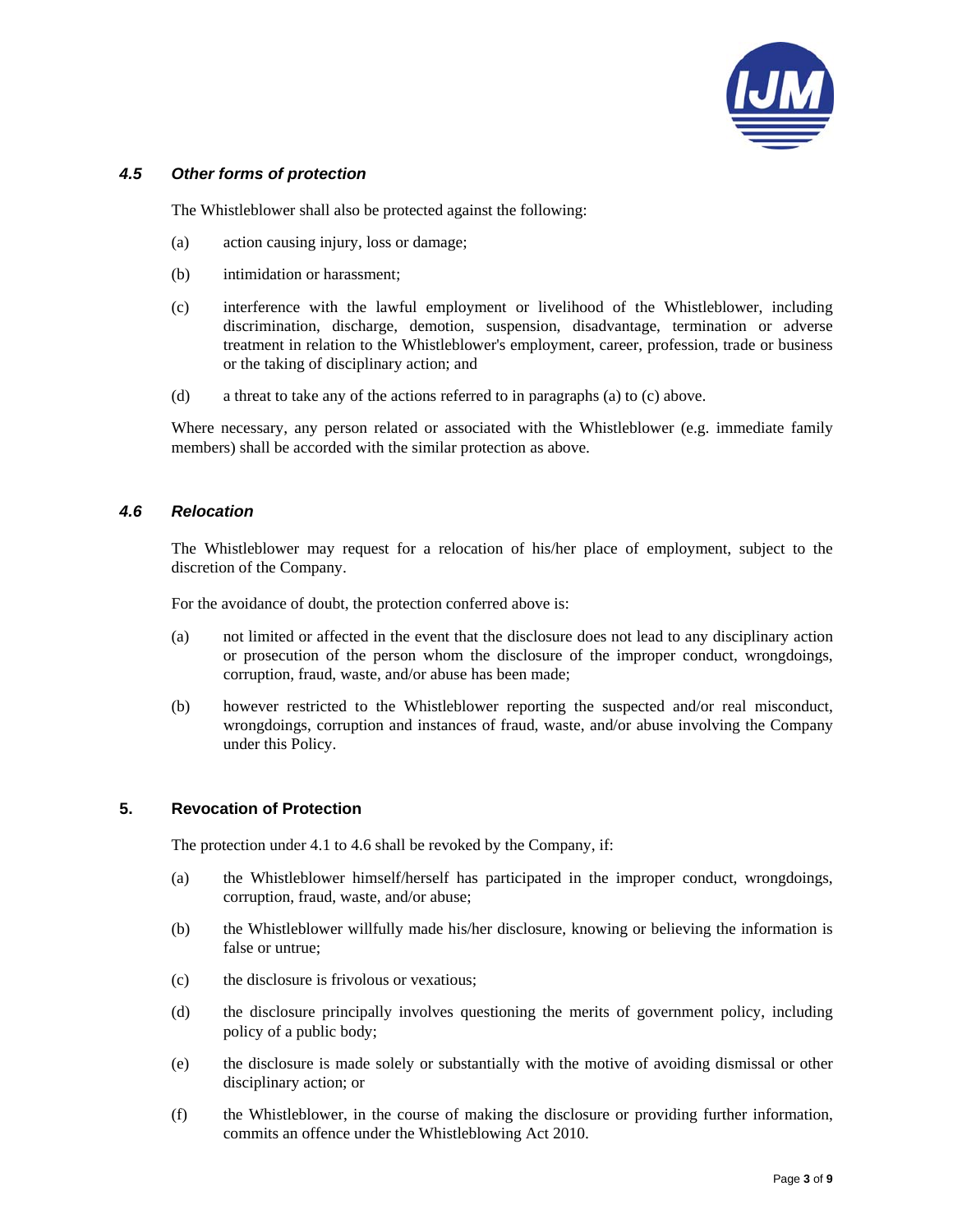

## **6. Scope of Misconduct**

## *6.1 Improper Conduct*

Any conduct which if proven, constitutes a disciplinary offence or a criminal offence.

## *6.2 Corruption*

The Malaysian Anti-Corruption Commission Act 2009 provides that any person, whether on his own account or in conjunction with another person, if among others, he corruptly gives, promises, offers to any person for the benefit of that person or of another person, any gratification as an inducement to, or reward for, among others, any officer of a public body doing or forbearing to do anything in respect of any matter or transaction, actual or proposed or likely to take place, in which the public body is concerned, commits an offence.

In line with the Company's zero tolerance policy against all forms of bribery and corruption, the Company has put in place the Anti-Bribery and Corruption System ("**ABCS**") as a management system to consolidate various policies, procedures and processes in relation to bribery and corruption risks of the Company. Any non-compliance with or violations of any ABCS policies, procedures and/or processes is taken seriously and constitutes a misconduct.

#### *6.3 Fraud*

Fraud is the act of making false representations of material facts, whether by words or conduct, by concealing information, or by making misleading statements in order to obtain some benefit or payment that would otherwise not exist.

Fraud includes (but not limited to) any questionable accounting practices or irregularities in the Company's reported financial statements and non-compliance with the Company's internal financial controls.

These acts may be committed either for the wrongdoer's benefit or for the benefit of some other party. These acts must have been committed knowingly, willfully and intentionally.

### *6.4 Waste*

Waste is spending money or using resources on goods or services in excess of actual need. Waste does not necessarily produce a benefit, but is an act of poor management of funds.

#### *6.5 Abuse*

Abuse consists of practices that cause unnecessary costs to the Company. Abuse can be similar to fraud, except that it is not necessary to prove that abuse was performed knowingly, willfully and intentionally.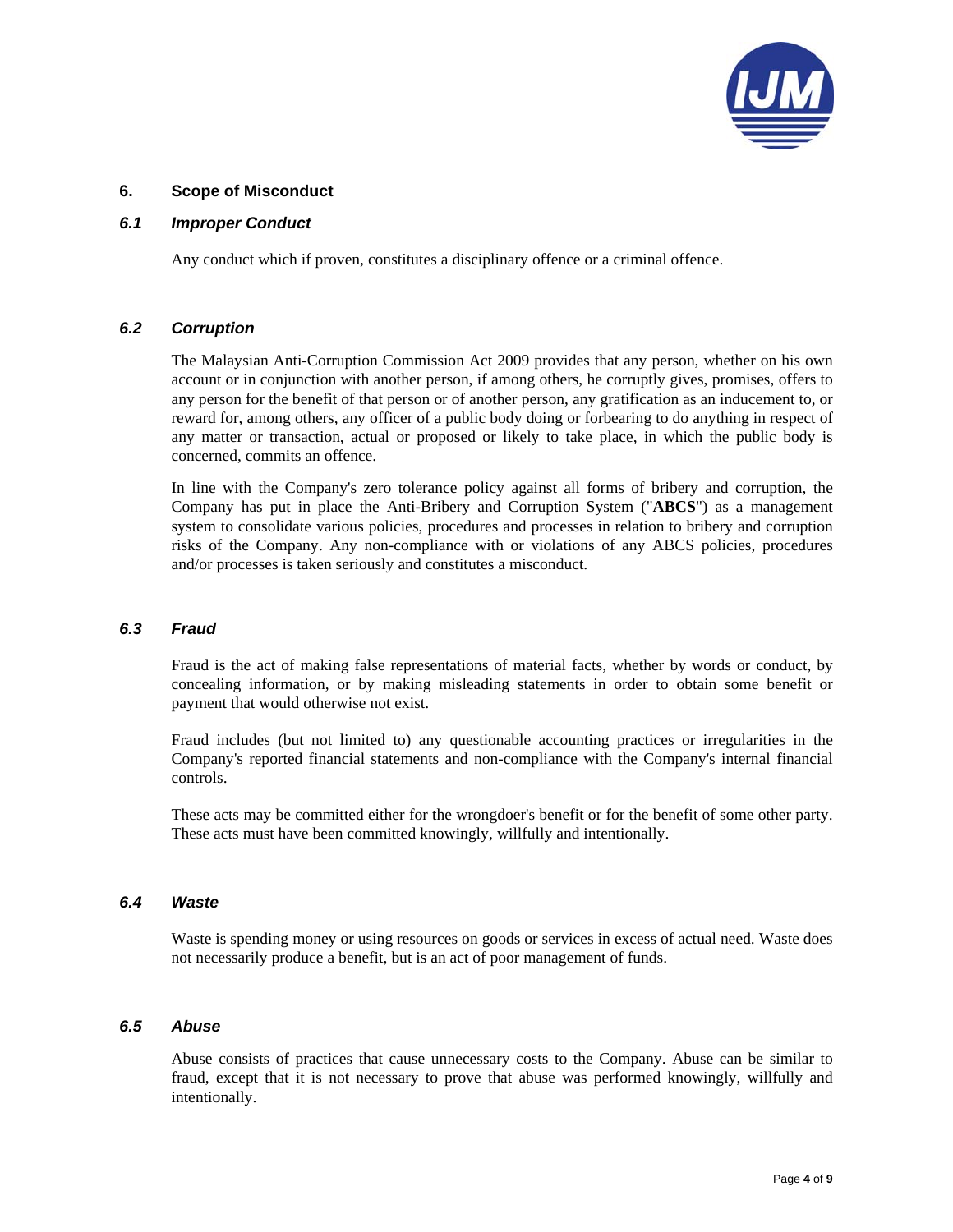

# **7. Procedure for Reporting**

If a Whistleblower suspects or knows that improper conduct, wrongdoings, corruption, fraud, waste, or abuse has occurred, the Whistleblower is encouraged to contact the Group Internal Audit Department.

This can be done in writing, by telephone, fax or e-mail. The disclosure should be addressed to:

**Mr. Chan Weng Yew**  Chief Audit Executive **Wisma IJM, Jalan Yong Shook Lin 46050 Petaling Jaya Selangor Darul Ehsan Malaysia**  Phone (Direct Line): **+603.79858140** Fax: **+603.79521200** E-mail: **chanwy@ijm.com or ijmwb@ijm.com**

The disclosure may also be made orally to an authorised officer, upon receiving the disclosure orally, the authorised officer shall as soon as it is practicable, reduce it into writing.

In the event that there is a need to contact someone other than the Chief Audit Executive, the Whistleblower may report directly to the Chief Executive Officer & Managing Director of IJM Corporation Berhad (the holding company), Mr. Liew Hau Seng at liewhs@ijm.com or the Company Secretary, Ms. Ng Yoke Kian at ngyk@ijm.com.

**7.1** If the Whistleblower is unsure of the type of evidence needed by the Group Internal Audit to begin an investigation, the Whistleblower is encouraged to make use of the Report Form provided in **APPENDIX 1** of this Policy.

A copy of the form can also be downloaded from the IJMPLT website or the IJM Information Portal (iPortal) under the Group Internal Audit Department. The Whistleblower may wish to send this form via local postal service if you wish to remain anonymous. This form will aid you in providing adequate information to the Group Internal Audit Department so that they can begin investigations.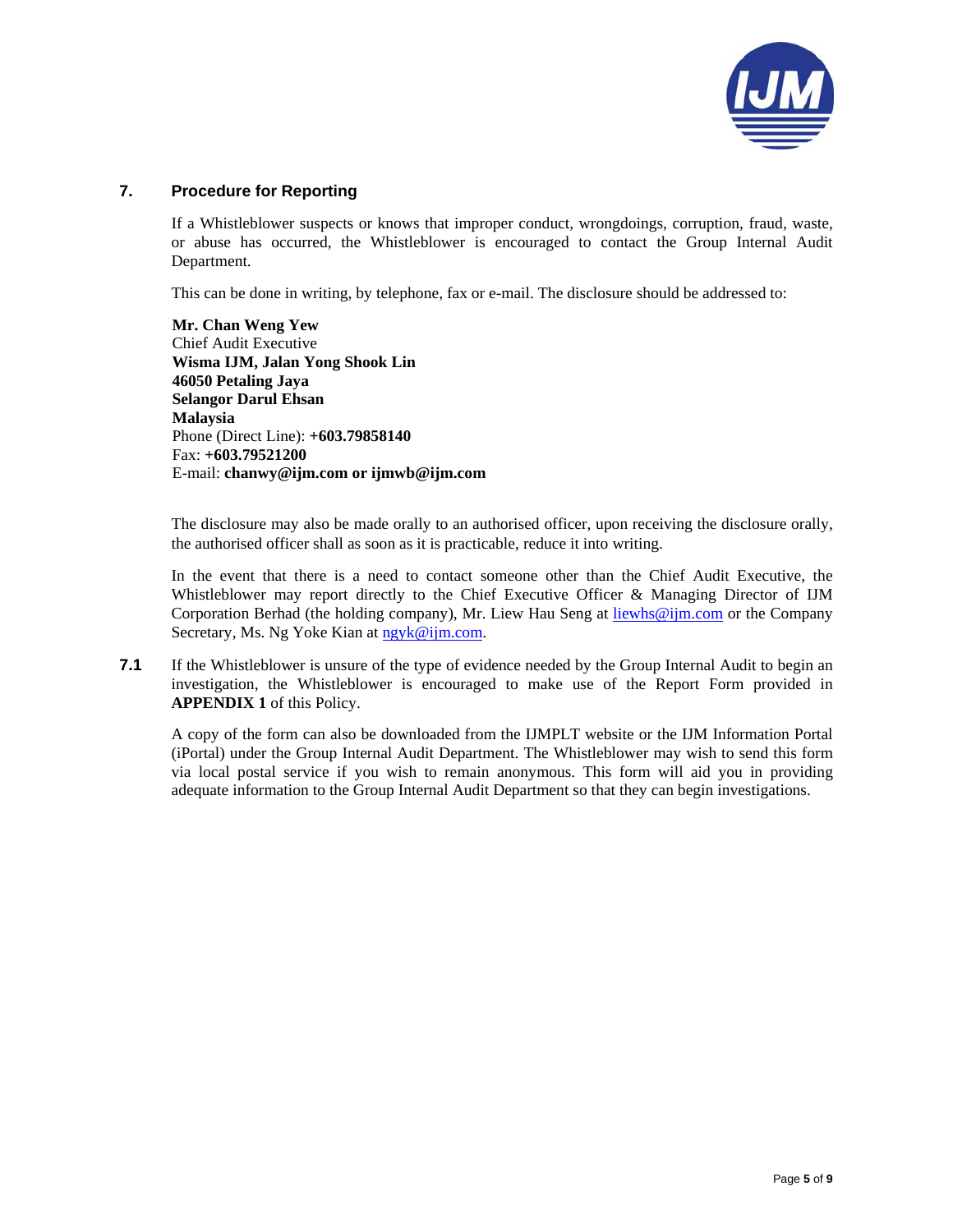

**Note:** Reporting directly helps us to gather the evidence necessary to validate your disclosure and to identify the nature of improper conduct, wrongdoings, corruption, fraud, waste, and/or abuse.

Reporting directly also helps us to recommend measures to prevent it from reoccurring and to improve the situation.

If the Whistleblower prefers to remain anonymous, he/she may call the Chief Audit Executive (Mr Chan Weng Yew) at 603-79858140 approximately fourteen days after the initial disclosure.

This enables the Chief Audit Executive to ask any follow-up questions that have arisen since the beginning of the investigation.

#### **8. Procedure for Handling Reports**

The Chief Audit Executive will maintain a record of the complaints and will track their receipt, investigation and resolution.

The Chief Audit Executive will seriously consider each disclosure and pursue it to the extent that the information received allows, and based on the evidence that is available.

- (a) Once your disclosure is received, the Chief Audit Executive will begin preliminary investigations to establish whether the disclosure has merit and can be substantiated.
- (b) Following the internal auditing standard of professional practice, the Chief Audit Executive will review the disclosure and determine if there is enough evidence to confirm that disclosure.
- (c) With this information, the Chief Audit Executive will do his best to draw an unbiased conclusion from facts given to him by the Whistleblower, or any other information gathered during the course of investigation.
- (d) If the case necessitates further action on the part of the Human Resource (HR) department, a copy of a summary report will be provided to HR.
- (e) The Chief Audit Executive shall prepare a summary report and present it to the Company's Audit Committee on a quarterly basis. The report will maintain confidentiality to protect the Whistleblower's identity.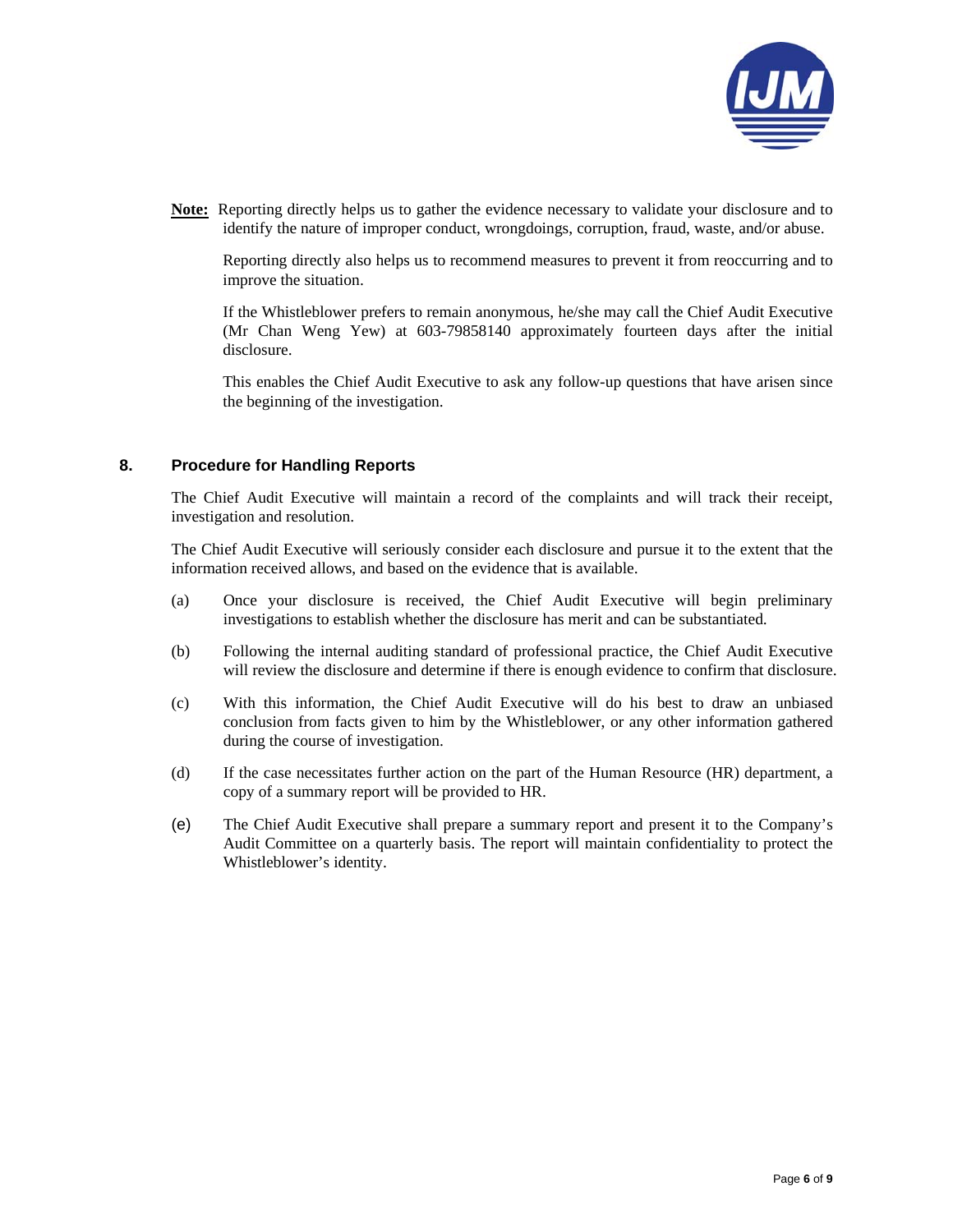

## **9. Flow Chart**

The whistleblowing procedure can be summarized as the follows:

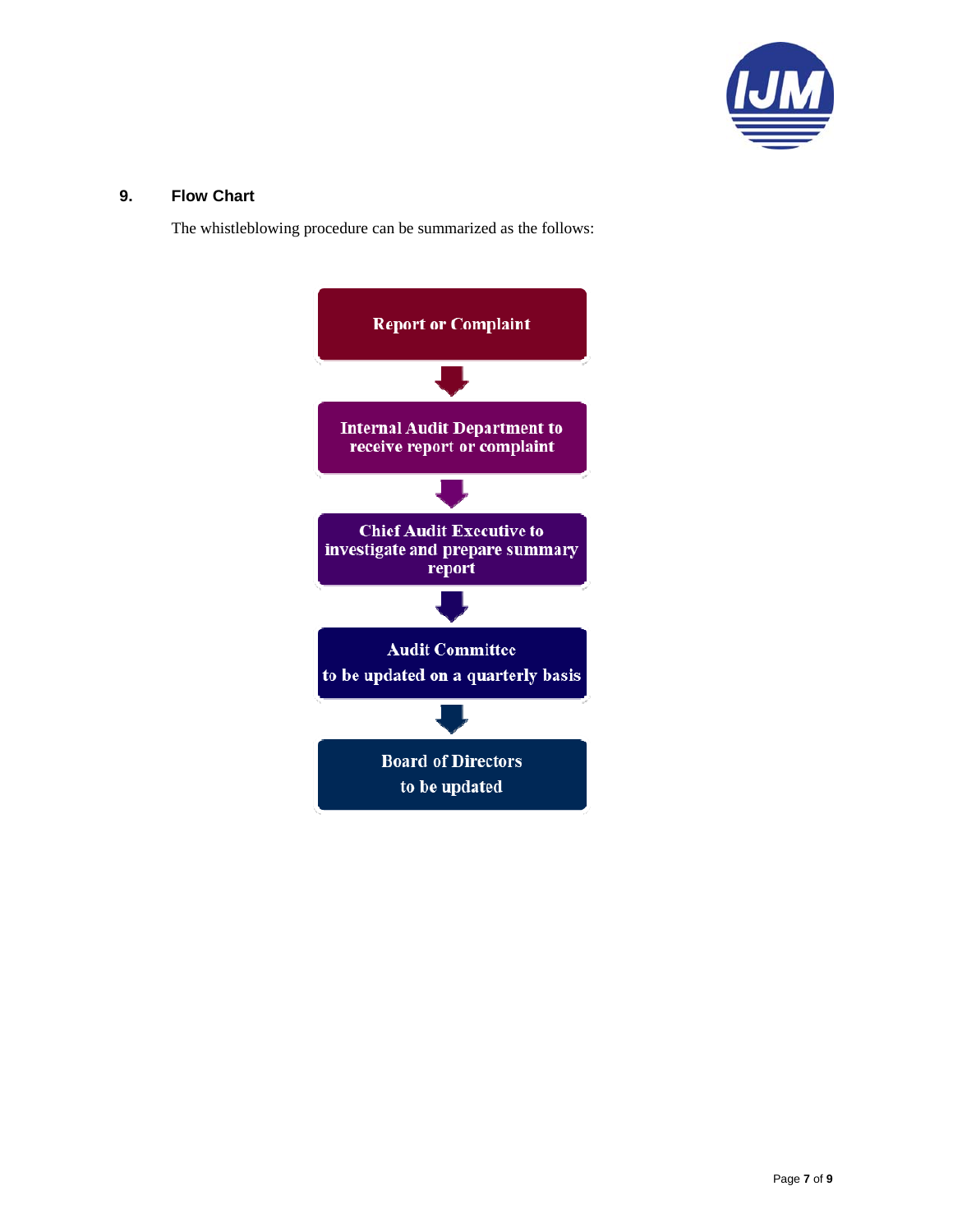

# **APPENDIX 1**

# **REPORT OF IMPROPER CONDUCT, WRONGDOINGS, CORRUPTION, FRAUD, WASTE AND/OR ABUSE**

Type or complete in ink and return this form to:

Mr Chan Weng Yew Chief Audit Executive Wisma IJM, Jalan Yong Shook Lin 46050 Petaling Jaya Selangor Darul Ehsan Malaysia Tel (Direct Line) : 603 - 79858140 Fax : 603 - 79521200 E-mail : chanwy@ijm.com / ijmwb@ijm.com

- 1. Name of the person(s) you are reporting:
- 2. Name of the department in which that person works:
- 3. Please provide a summary of the alleged improper conduct, wrongdoings, corruption, fraud, waste &/or abuse that you are reporting:
- 4. Please attach a separate narrative if necessary, as well as documentation to support your claim:
- 5. Provide information on relevant witnesses, if any, including email, telephone and/or the best way to get in touch with them.

#### **Witness #1**

Name:

Email:

Phone No:

**Witness #2** 

Name:

Email:

Phone No: